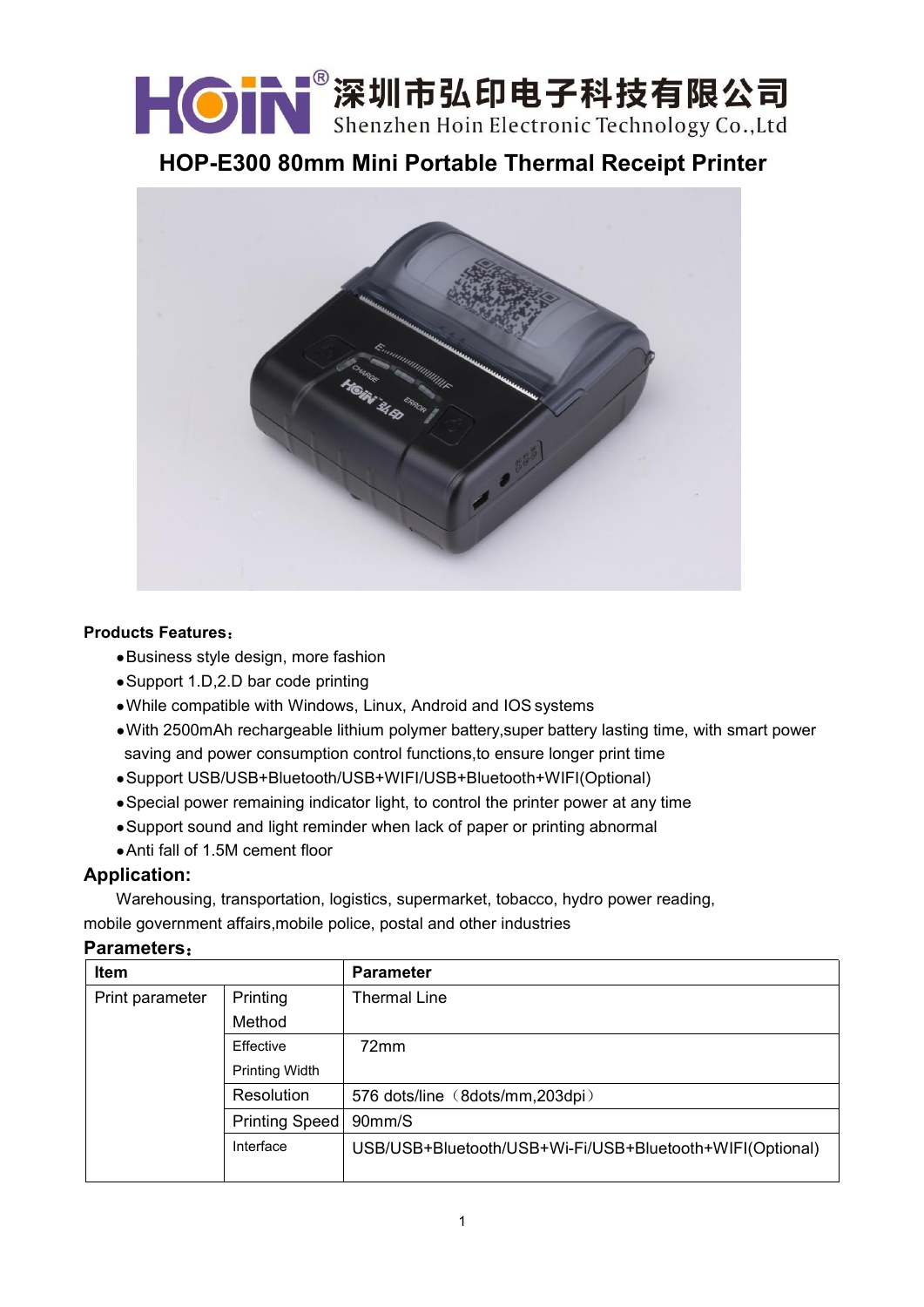| <b>HON</b> 深圳市弘印电子科技有限公司                     |
|----------------------------------------------|
| Shenzhen Hoin Electronic Technology Co., Ltd |

|                | Line spacing    | 3.75mm (Can adjust line spacing by command)                |
|----------------|-----------------|------------------------------------------------------------|
|                | Line No.        | Font A:48 character /Line                                  |
|                |                 | Font B:64 character/Line                                   |
|                | Character       | ANK character, Font A: 1.5×3.0mm (12×24 dots)              |
|                | <b>Size</b>     | Font B: 1.1×2.1mm (9×17 dots)                              |
|                | Extended        | PC437/Katakana/PC850/PC860/PC863/PC865/WestEurope/Gree     |
|                | character set   | k/Hebrew/EastEurope/Iran/WPC1252/PC866/PC852/PC858/IranII  |
|                |                 | /Latvian/Arabic/PT151,1251/PC737/WPC/1257/ThaiVietnam/PC8  |
|                |                 | 64/PC1001/(Latvian)/(PC1001)/(PT151,1251)/(WPC1257)/(PC864 |
| Bar code       |                 | )/(Vietnam)/(Thai)                                         |
| character      | Bar code        | 1D.Bar code:                                               |
|                |                 | UPC-A/UPC-E/JAN13(EAN13)/JAN8(EAN8)CODE39/ITF/             |
|                |                 | CODABAR/CODE93/CODE128                                     |
|                |                 | 2D.Bar code: QRCODE                                        |
| Graphics       | Graphics        | Supports bitmap download and print                         |
| printing       | printing        |                                                            |
|                | Smart power     | Support                                                    |
|                | saving          |                                                            |
|                | Variable        | Support                                                    |
| Power saving   | speed printing  |                                                            |
| Mode           | Consumption     | Support                                                    |
|                | Dormancy        | Support                                                    |
| Dection        | Sensor          | Lack of paper detection                                    |
| Indicator      | Power           | Support                                                    |
|                | <b>Display</b>  |                                                            |
|                | Charge          | Support                                                    |
|                | Indicator       |                                                            |
|                | Lack of paper   | Support                                                    |
|                | Beep            | Lack of paper, printing abnormal alarm                     |
| Paper          | <b>Type</b>     | Thermal                                                    |
|                | Width           | 79.5±0.5mm                                                 |
|                | thickness       | $≤0.12mm$                                                  |
|                | <b>Diameter</b> | $≤45mm$                                                    |
|                | Feed            | Easy (Clameshell feed)                                     |
| Print commands | Commands        | ESC/POS                                                    |
| Power          | <b>Type</b>     | Rechargeable Lithium polymer battery                       |
|                | Capacity        | 2500mAh/7.4V.                                              |
|                | Charger         | 9.0V/1A                                                    |
| <b>Buffer</b>  | Input           | 4KB                                                        |
|                | NV Flash        | 40KB                                                       |
| Physical       | Weight          | 285G                                                       |